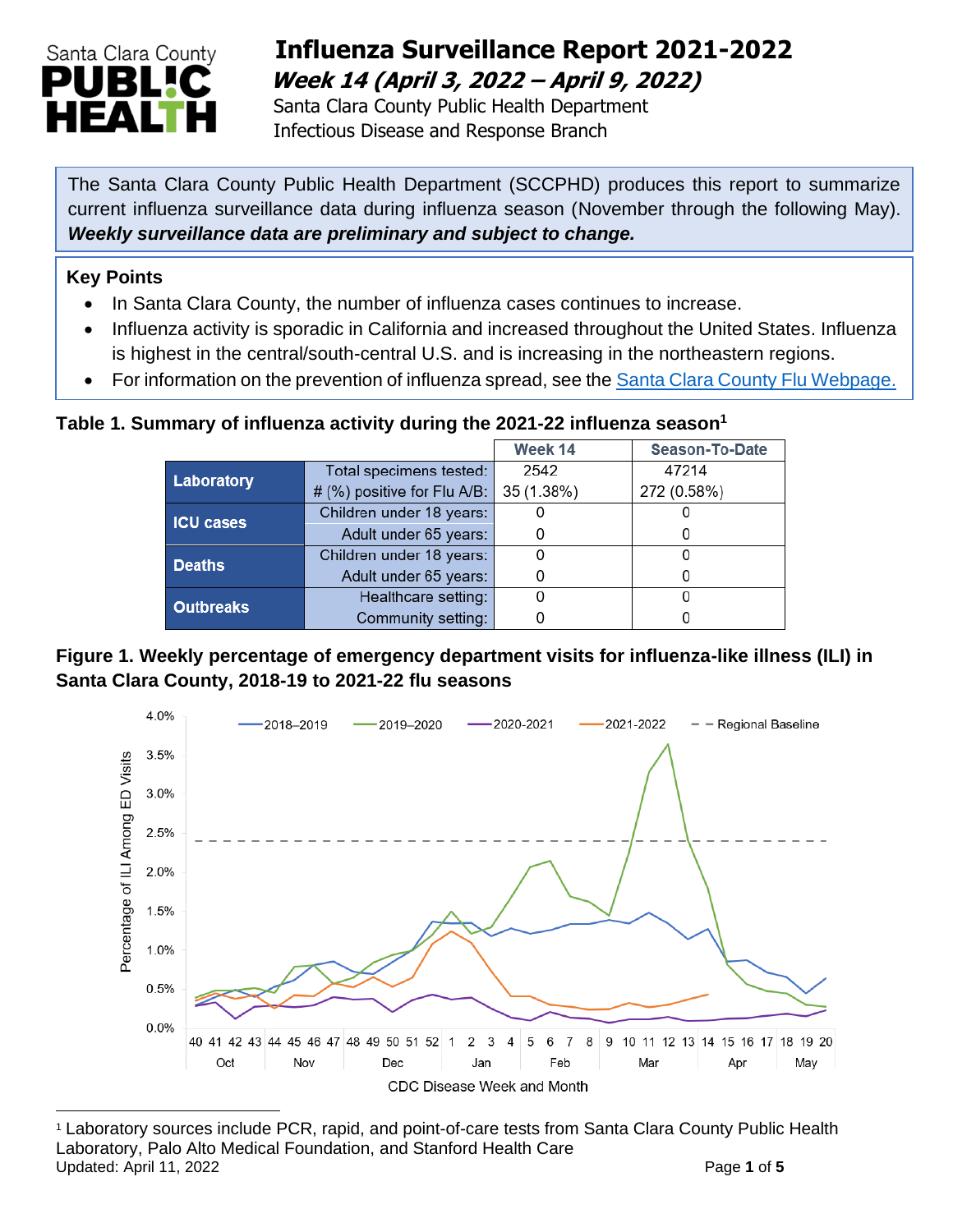

 Santa Clara County Public Health Department Infectious Disease and Response Branch

## **Influenza Virologic Surveillance**

#### **Figure 2<sup>2</sup> . Respiratory specimens testing positive for influenza in Santa Clara County by week, October 3, 2021 – April 9, 2022**



<sup>&</sup>lt;sup>2</sup> Laboratory sources include PCR, rapid, and point-of-care tests from Santa Clara County Public Health Laboratory, Palo Alto Medical Foundation, and Stanford Health Care. Limitations of Figure 2 data include presence of out-of-jurisdiction cases, inability to subtype influenza by certain laboratories, and potential missed influenza cases tested by alternate laboratories in the county.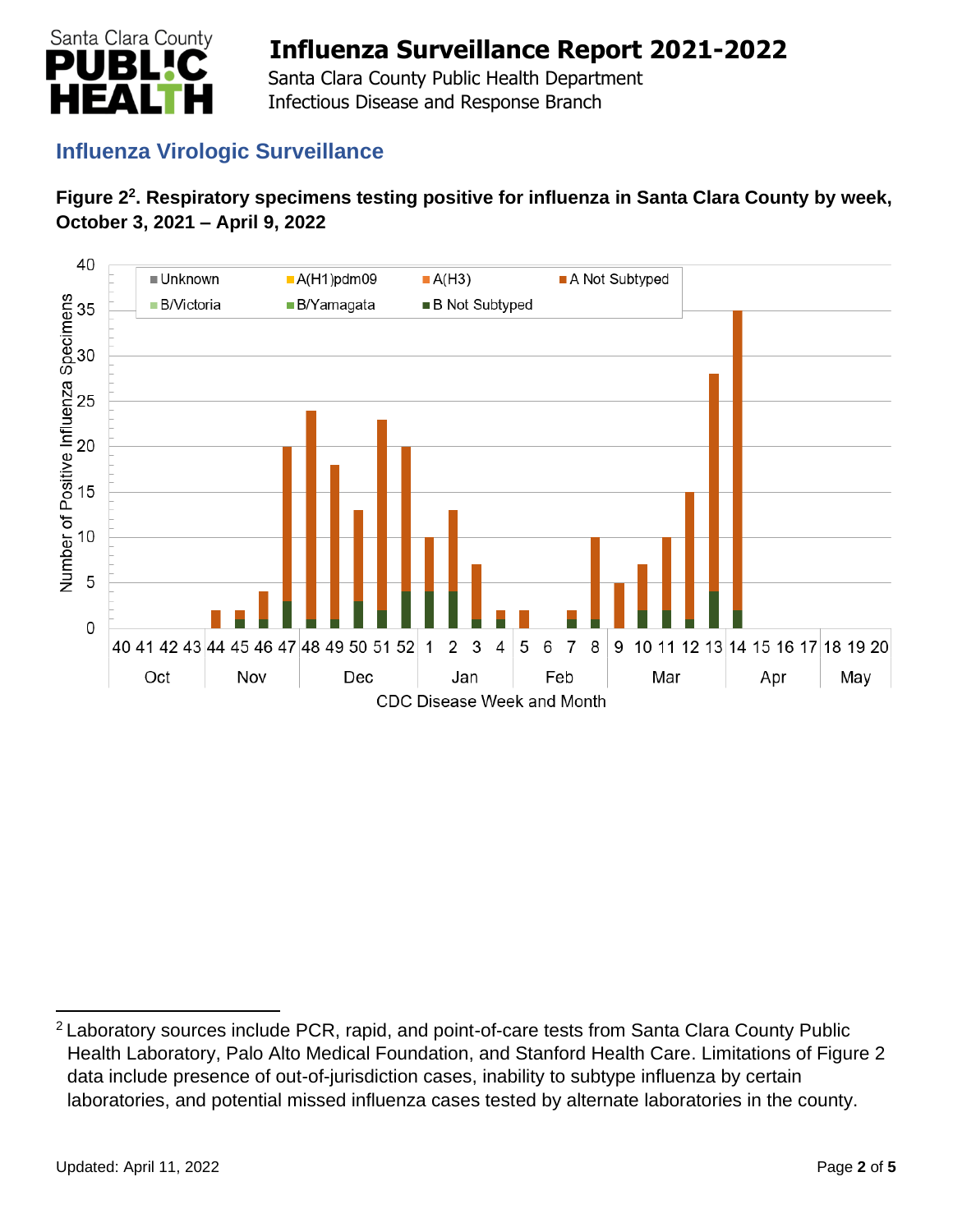

 Santa Clara County Public Health Department Infectious Disease and Response Branch

## **Laboratory-Confirmed Influenza ICU Cases, Deaths, and Outbreaks**

As of April 9, 2022, no laboratory-confirmed influenza cases requiring ICU level care or influenzaassociated deaths among persons under 65 years old were reported in Santa Clara County for the current flu season (Figure 3, Figure 4). Cases aged 65 years and older are not reportable. Additionally, no laboratory-confirmed influenza outbreaks have been reported in a healthcare or community setting for the  $2021 - 2022$  influenza season (Figure 5).

### **Figure 3 3 . Laboratory-confirmed influenza ICU cases and deaths among individuals aged 0-64 years by week of onset in Santa Clara County, October 3, 2021 – April 9, 2022**



CDC Disease Week and Month



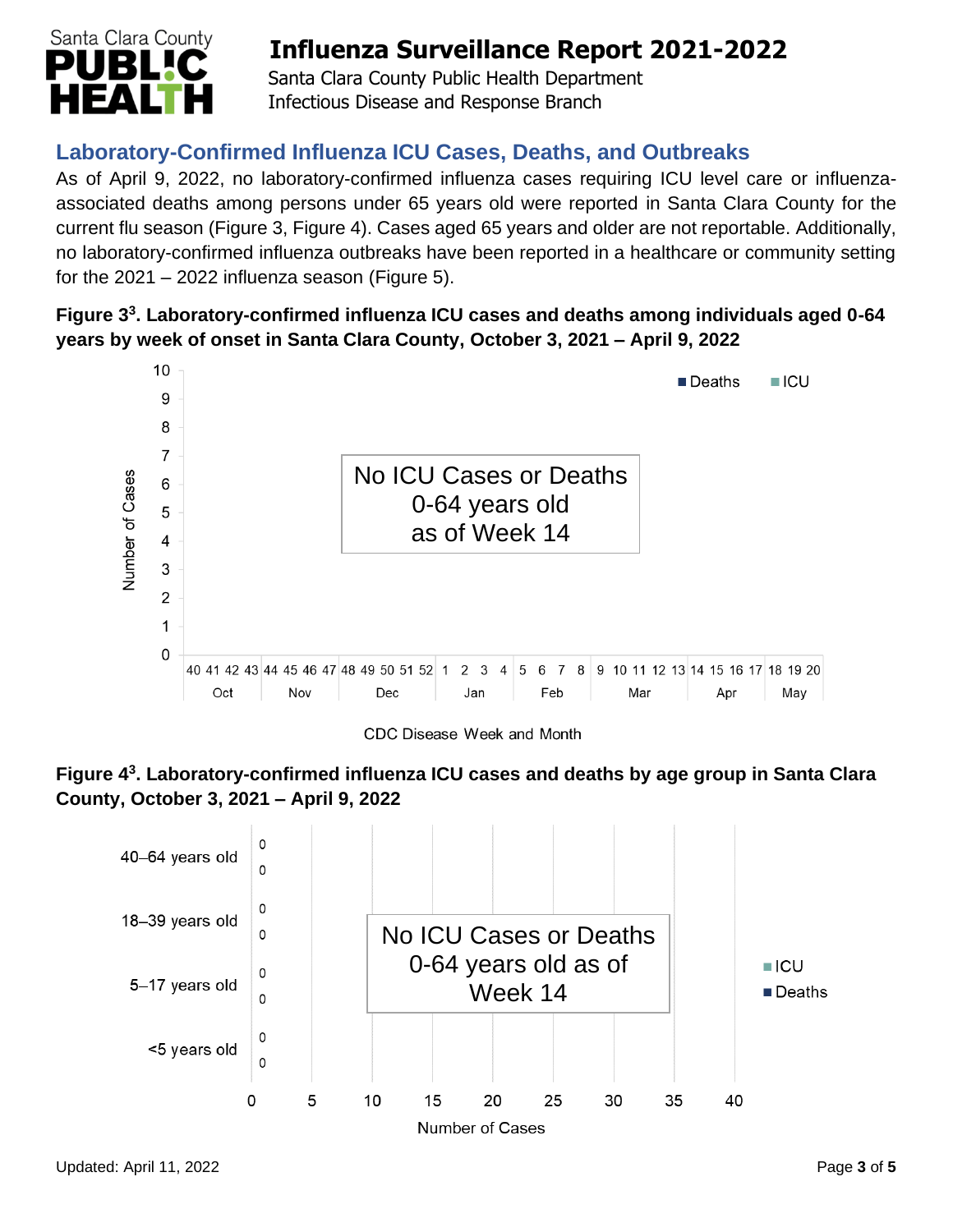

 Santa Clara County Public Health Department Infectious Disease and Response Branch

#### **Figure 5 3 . Laboratory-confirmed healthcare and community outbreaks by outbreak onset week in Santa Clara County, October 3, 2021 – April 9, 2022**



### **Statewide and Nationwide Influenza Surveillance**

|                                      | <b>CALIFORNIA</b>                                                                                                                                           |                       | <b>UNITED STATES</b> |                |
|--------------------------------------|-------------------------------------------------------------------------------------------------------------------------------------------------------------|-----------------------|----------------------|----------------|
|                                      | Week 13                                                                                                                                                     | <b>Season-To-Date</b> | Week 13              | Season-To-Date |
| Season influenza activity            | Sporadic in California. Nationally, influenza activity is<br>highest in the central/south-central regions and is<br>increasing in the northeastern regions. |                       |                      |                |
| <b>Predominant Virus Circulating</b> | Flu A                                                                                                                                                       | Flu A                 | Flu A                | Flu A          |
| # Of Flu-Coded Deaths                |                                                                                                                                                             | 36                    | 15                   | 1434           |
| # Of Flu-Associated Pediatric Deaths | 0                                                                                                                                                           | 0                     | 2                    | 16             |

For more information, visit the [CDPH Influenza Webpage](http://www.cdph.ca.gov/Programs/CID/DCDC/Pages/Immunization/Influenza.aspx) and the CDC U.S. Influenza Surveillance [Webpage.](http://www.cdc.gov/flu/weekly/)

<sup>&</sup>lt;sup>3</sup> The source for Figures 3, 4, and 5 is the California Reportable Diseases Information Exchange (CalREDIE) system. Data are provisional as of 4/11/2022.